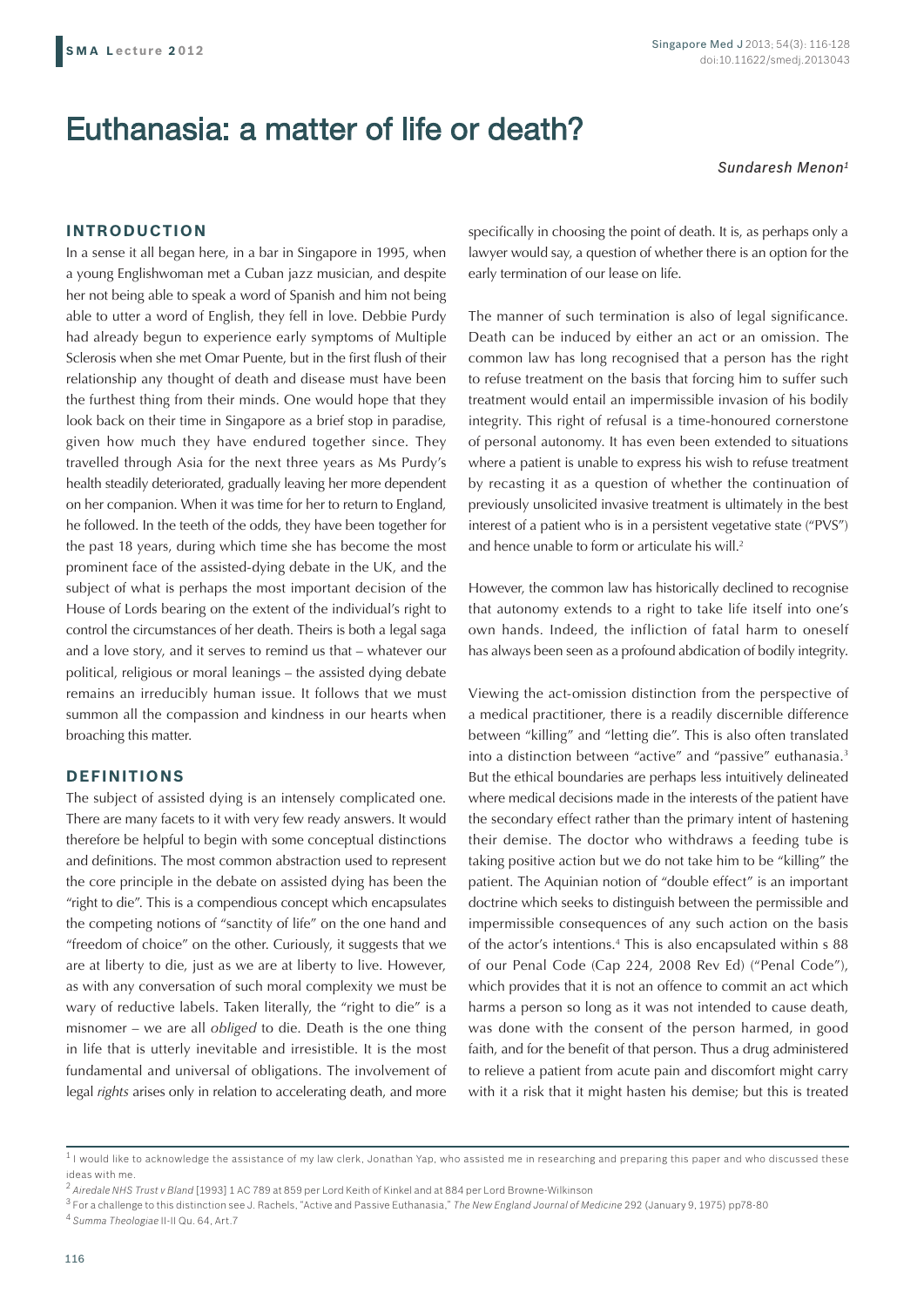as fundamentally different from administering the same drug for the purpose of hastening the end of his life even if this brings incidental relief from suffering.

This leads us to an important set of definitions related to the various modes by which accelerated dying can be effected. Euthanasia entails the termination of the life of a patient by someone other than the patient himself. A working definition of euthanasia as it is commonly understood is:

*An action that results in the immediate merciful killing by a doctor of a sick and suffering patient who has consented to this action. It is the deliberate and very humane ending of a patient's life to prevent further suffering ... and rests on two fundamental principles: autonomy and mercy.5*

Voluntary euthanasia takes place at the patient's request but it is the physician who executes the final act. This is to be distinguished from assisted suicide, where the patient performs the final act and causes his or her own death. The assistance may come in the form of practical assistance, such as that rendered by friends and family members to those who travel abroad for the purpose of ending their lives. It may also take the form of medical assistance.

Physician assisted suicide is presently legal in the Netherlands, Luxembourg, Belgium, Switzerland and the states of Washington, Oregon and Montana in the US. It is most prominently associated with the Dignitas clinic in Zurich, which was founded in 1998 with the avowed aim of assisting those with "medically diagnosed hopeless or incurable illness, unbearable pain or unendurable disabilities" to end their lives with dignity. The protocol for physician assisted suicide in Dignitas usually involves an oral dose of an antiemetic drug, followed by a lethal overdose of barbiturate dissolved in a glass of water. The patient will become drowsy and fall asleep before dying of respiratory arrest about 30 minutes later.<sup>6</sup> Crucially, the drugs are all consumed by the patient rather than administered by a physician.

The focus of my lecture today will be on accelerated dying and the practices of assisted suicide and voluntary euthanasia, which will be collectively referred to as assisted dying.<sup>7</sup>

# **CONCEPTUAL CHALLENGES**

Our survey of the conceptual distinctions and definitions has taken us from the well-established right to refuse treatment to the contested right to accelerate death and on to the controversial means by which the latter may be actuated. In the process of

doing so the centre of gravity has started to shift, albeit somewhat imperceptibly, from our *personal* responsibility for ourselves to our *collective* responsibility for others. If we begin from the premise of a competent individual's liberty to choose what treatment he receives, something that is rooted in the notions of personal autonomy and bodily integrity, we will inevitably have to consider what should be done at the other end of the spectrum, where he is unable to formulate or communicate his choice. It becomes apparent that the lodestar of individual autonomy can only take us so far. Where contemporaneous self-determination is impossible, we are forced to look to other bearings to guide us through the difficult task of substituting the decision-maker. There are no straight-forward answers.

One existing solution would be to rely on Advance Medical Directives ("AMDs") or Living Wills which are direct expressions of personal choice, albeit usually at a remote point in time while the patient was still competent and able. Under s 3(1) the AMD Act (Cap 4A, 1997 Rev Ed), any person who has attained the age of 21 and who desires not to be subjected to extraordinary life-sustaining treatment in the event of his suffering from a terminal illness, may at any time make an AMD in the prescribed form. However, even such directives cannot simplistically be taken as conclusive of the patient's present preferences as opposed to what was in his mind at the time of making the directive. This is all the more so if a long time has elapsed between the creation of the directive and the point of treatment, within which one must recognise the considerable prospect of changed perspectives brought about by a lifetime of experiences, including that of the illness itself.

The complexity which is inherent even where AMDs and Living Wills have been prepared has been helpfully illustrated by Richard Posner's multiple-selves analysis.<sup>8</sup> The underlying idea is that each individual could be taken as a "locus of competing selves" instead of a monolithic entity across time. Our existential preferences at the point of treatment might therefore be greatly different from those of our younger selves. If so, an advance directive can become a means by which the destructive designs of one's younger self are inflicted upon one's older self. Whilst we would not want to take this analysis too far, it at least offers a mental model by which we can test our intuitions as to whether AMDs offer a fail-safe means of ascertaining the present intentions of the patient.

Where the patient cannot indicate his preference, let alone exercise his will, it is inevitable that some kind of substituted

<sup>5</sup> Howard Ball, *At Liberty To Die: The Battle for Death with Dignity in America* (NYU Press, 2012) (*"At Liberty To Die"*) at p69. See also the *Final Report of the Commission on Assisted Dying* (Demos, 2011)("RCAD") at p37

<sup>6</sup> http://www.dignitas.ch/index.php?option=com\_content&view=article&id=22&Itemid=5&lang=en (accessed on 8 March 2013)

<sup>7</sup> *RCAD, supra* n 5 at p37

<sup>8</sup> Richard A Posner, "Euthanasia and Health Care: Two Essays on the Policy Dilemmas of Aging and Old Age" *The Tanner Lectures on Human Values*, 10 and 11 October 1994 at pp27-38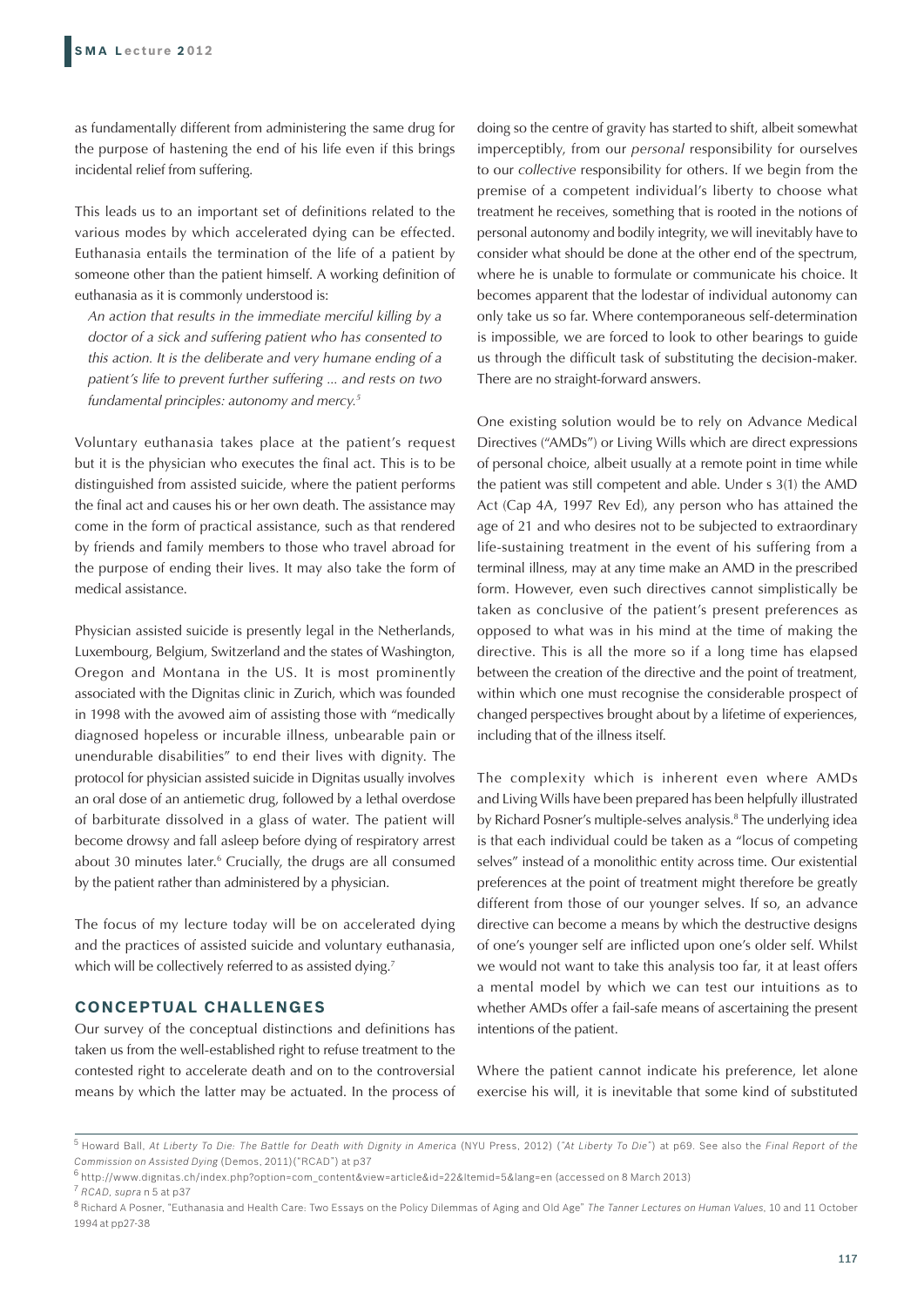decision-maker will have to be relied upon, even if it is that same patient's younger self. In such a situation, the law is not so much acceding to the patient's intentions as it is maximising patient autonomy by seeking the next best thing to a truly personal election. Ultimately this is an arena in which neither law nor medicine can yield perfect solutions.

The ethical difficulties of course become even more acute where there is an absence of any evidence of the patient's preferences regarding life-sustaining medical treatment – not even those of a much younger self of that patient. In these cases an *external* substitute decision-maker – whether this is an individual such as the patient's next-of-kin, a corporate body such as a medical board, or even an institution like the court – will have to make a proxy decision of the most personal order for the patient. What considerations should be factored into the calculus of such a decision? Should it be centred on a view of what the patient would have intended had he been in a position to form a conclusion, or on a view of what would be in his best interests? Neither approach is without its drawbacks.

In the former case, the theory is that it is permissible to reach a conclusion by reference to preferences that are to be inferred from what is known about the patient even if it is when he was healthier. But as noted by Posner's multiple-selves analysis, it is already difficult to surmise the extent to which even the patient's expressed preferences remain intact at the moment it is no longer a theory but something to be acted upon in a final and irrevocable way. How much more difficult would it be to deduce this as a matter of inference? One might also question whether these preferences are better deduced by reference to who they were when they were healthier? Are we in fact letting the decision be made by reference to the decision maker's own theoretical preferences of what he imagines he would wish for himself if he were to find himself in this unimaginable situation? We can test our intuitions to the breaking point when we look at mentally ill patients who never expressed any preferences at all. If we accept that a substitute decision-maker can act on behalf of such a patient, we raise the spectre of *involuntary* euthanasia.

On the other hand, if we shift the emphasis towards an objective assessment of the patient's best interests we might place the lives of the most vulnerable groups in society at risk. How are those interests to be determined? How negotiable would be the patient's interest in staying alive? Are a patient's best interests affected by how willing his nearest and dearest are to invest the enormous time, energy and effort required to continue to provide care?

Any decision made, using whichever approach, would necessarily be permeated with assumptions as to deeply subjective matters such as the meaning of death, the value and quality of one's existence, what constitutes a person's identity, and how existential choices are made.

I outline these conceptual challenges so as to illustrate how quickly we will wander into a maze of intractable questions once we set off on a train of enquiry directed at deciding for the patient whether to continue treatment. The process of dying is becoming ever more institutionalised and therefore ever more complicated. The questions posed are not susceptible to neat solutions or easy answers and the underlying differences are ultimately ideological rather than analytical in nature. We have yet to find the philosophical tools to cut through the Gordian Knot, but I hope to unravel, at least to some degree, three thematic strands. These will touch on the nature of rights, the interaction between law and science, and the potential implications for policy.

# **UNIVERSALISING HUMAN RIGHTS**

Much of the discourse on this subject is rooted in the language of rights. As we shall see, the right to decide whether to take steps to accelerate death is couched as an integral part of the right to life and to live on one's own terms. Rights are legal constructs. But they do not exist in metaphysical ether or in the mind of man alone; instead, rights are complicated molecular structures<sup>9</sup> contained within systems of law which prescribe rules<sup>10</sup> on the creation, application, and enforcement of these structures. As Jeremy Bentham wrote in *The Anarchical Fallacies* – "*Right*, the substantive *right*, is the child of law: from *real* laws come *real* rights".11 In other words, the *reality* of a right cannot be separated from its *realisation*. Thus, while we may argue that at a high level of abstraction human rights are universal, the expression of such rights as a matter of concrete application must be national. I do not mean to suggest that broad consensus on certain truths of the human condition are of no value. On the contrary, they can be tremendously important.

The American legal scholar Cass Sunstein has described such consensus as "incompletely theorised agreements", in the sense that they are not fully specified or worked through and may thereby co-exist with deep disagreement on particular issues even between those who are in strong and emphatic agreement on general principles. Sunstein has also observed that:

*Incompletely specified agreements have distinctive social uses. They may permit acceptance of a general aspiration when people are unclear about what the aspiration means, and in this sense they can maintain a measure of both* 

<sup>9</sup> Wesley Hohfeld, *Fundamental Legal Conceptions as Applied in Judicial Reasoning and Other Legal Essays*, 23 Yale L.J. 16, pp28-59 (1913)

<sup>10</sup> HLA Hart, *The Concept of Law* (Oxford University Press, 2012) pp79-99

<sup>11</sup> In *The Works of Jeremy Bentham*, vol 2 (William Tait, 1843) p523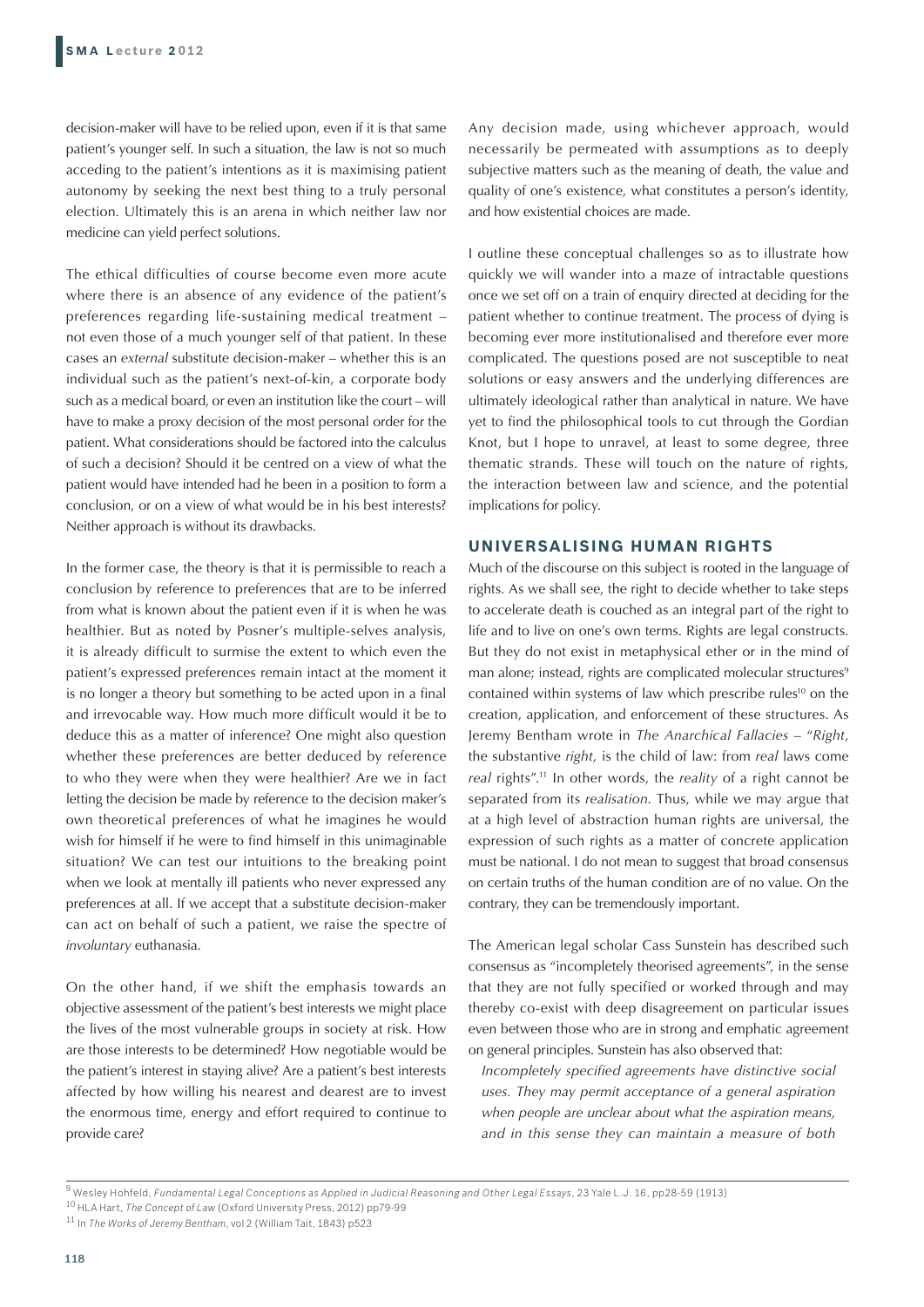*stability and flexibility over time. At the same time, they can conceal the fact of large-scale social disagreement about particular cases.12*

This is not just a matter of abstract theory but is reflective of the simple fact that people can agree on broad propositions at a certain level of abstraction which can give way to quite deep divisions when the abstraction begins to concretise.

As such, even though we must reserve a place in our collective consciousness for universal truths and values, we must also remember that until they find expression in our own system of law they are both unrealised and incomplete. One of the great recent thinkers of the common law, the retired English Judge Leonard Hoffmann, who had been a Lord of Appeal in Ordinary, made the same point in characteristically forceful terms in relation to the United States' Bill of Rights, saying:

*The important lesson which one draws from the American experience... is that, at the level of abstraction, human rights may be universal. ...At the level of application, however, the messy detail of concrete problems, the human rights which these abstractions have generated are national. Their application requires trade-offs and compromises, exercises of judgment which can be made only in the context of a given society and its legal system".13*

This is an especially important point to keep in mind in relation to the subject of assisted and accelerated dying. *We* must arrive at our conclusion on the strength of *our* own convictions, values and experiences, instead of imbibing those of another polity. There has been a knee-jerk tendency to look to other jurisdictions which have legalised assisted dying, and to say that this is evidence of how a progressive and regulated framework can be implemented without rupturing the social fabric. At root this is to pose the simple question, "if they can do it, why can't we?"

A cogent response to this question must begin with the acknowledgement that the reforms in countries such as the Netherlands and Belgium have been born of their own sociopolitical conditions. The end-state in these jurisdictions have been reached via a tortuous process which reflects a wider social struggle to come to terms with accelerated and assisted dying. In the Netherlands, for example, the legal process began in the Dutch Supreme Court, which held in 1984 that a physician who ends the life of a patient may invoke the defence of necessity.14 This was a watershed development which provoked a long-running debate both within the courts and Dutch society at large. It materialised as a prosecutorial discretion not to bring charges against doctors who took, or assisted in the taking of, a patient's life at their request even though both voluntary euthanasia and assisted suicide remained offences under Articles 293 and 294 of the Dutch Penal Code.

It was not until 2002, some two decades after the Dutch Supreme Court's decision, that formal legislative codification was achieved. The Termination of Life on Request and Assisted Suicide (Review Procedures) Act ("the Dutch Act") sets out the due care criteria for a physician who terminates a patient's life on request or assists in that patient's suicide.15 Articles 293 and 294 of the Dutch Penal Code have been amended to carve out exceptions for cases where the due care criteria have been complied with, yet they remain on the statute books. This means that assisted dying is still nominally an offence in the Netherlands, even though certain practices have been legalised. Simply saying that "assisted dying is legal in the Netherlands" does not fully capture the nuances of the Dutch position; but more importantly, it fails to capture how the present Dutch position is a product of protracted public debate and soul-searching on the part of the Dutch people.

Of course, the features of existing regimes can be culled to provide the nuts and bolts of our own regulatory system for assisted dying<sup>16</sup> but we should not place the cart before the horse. Even if we can reach broad agreement on the value of being given the option to choose the point of one's death, we must still have a serious conversation about whether and how this is to be realised in practice. This is an intensely important choice about intensely important issues, and it affects not only personal rights but also collective ones. For any decision to be legitimate it will have to be speak to our national character as much as to abstract ideals.

I might refer here to a point made last December by Chris Grayling the Lord Chancellor of the United Kingdom in commenting on the growing scale of the work of the European Court of Human Rights.17 Grayling traced the original impetus behind the European Convention on Human Rights, namely the "brutality of parts of Europe in the Thirties and Forties" including the excesses of the Stalinist Gulags, before making this important observation:

*Over more than half a century, the European Court of Human Rights in Strasbourg has moved further and further away from the intention of those politicians who shaped* 

<sup>12</sup> Cass Sunstein, "Incompletely Theorized Agreements", 108 Har. L. Rev. 1733, pp1739-40

<sup>13</sup> Lord Hoffmann, "The Universality of Human Rights" *Judicial Studies Board Annual Lecture*, 19 March 2009 at [15]

<sup>14</sup> *Schoonheim*, Netherlands Jurisprudentie 1985, no 106

<sup>15</sup> John Griffiths et al, *Euthanasia and Law in the Netherlands* (Amsterdam University Press, 1998) at pp62-63

<sup>16</sup> Stanley Yeo & Toh Puay San, "Decriminalising Physician-assisted Suicide in Singapore" [2010] SAcLJ 379 at pp395-396

<sup>17</sup> Chris Grayling, "Let us concentrate on real human rights: The European Court has drifted too far from its principles - and we want to put that right", *The Daily Telegraph* 18 December 2012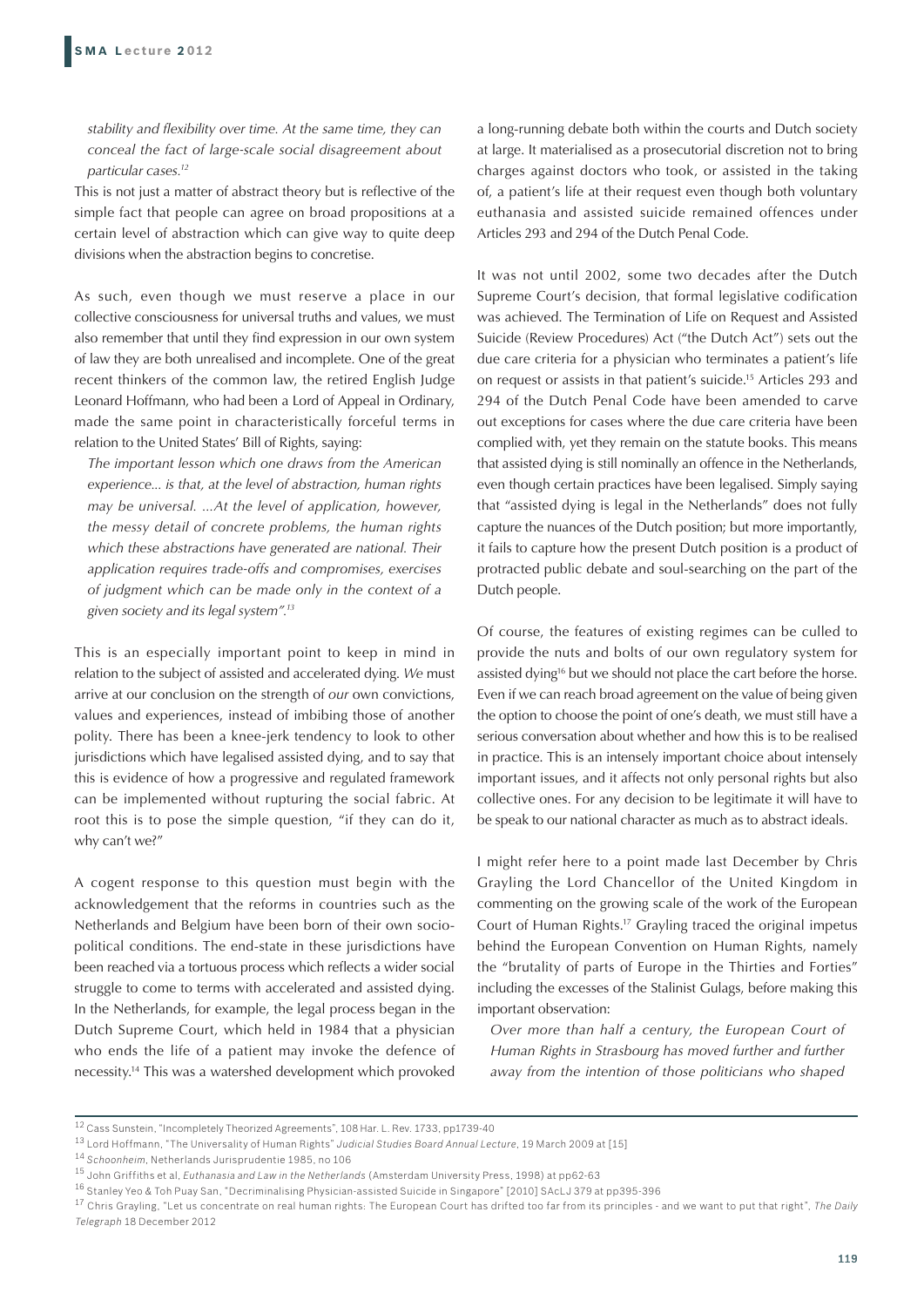*the original convention. It has pried more and more into matters that should be routine issues for national courts and parliaments to deal with.*

Grayling's emphasis on national courts and parliaments dealing with national issues underscores this notion that there is a limit to the universalism of discourses about rights, and especially so one that is so potentially intractable as that concerning assisted dying.

# **RECOGNISING SCIENTIFIC LIMITS**

Law is the expression of society's choices about the policy choices we will live by and if society chooses to recognise the right to get assistance in dying, that will be reflected in the law. But when prospective policies interface with science, we must be sensitive to the fact that there remains a gap between what we know, what we know we don't know, and in the words of Donald Rumsfeld,18 what we don't know about what we don't know.

This point is illustrated by the recent case of Hassan Rasouli in Canada. Mr Rasouli was diagnosed as being in a PVS after contracting bacterial meningitis and falling into a coma. His doctors were of the view that he had no reasonable chance of regaining consciousness. They recommended that his feeding tube and ventilator be removed. This led to a legal battle between Mr Rasouli's doctors and his devoutly Islamic family as to who should have the final power to decide his medical fate. The Rasoulis prevailed at first instance and on appeal. The doctors then took their case to the Supreme Court of Canada, which heard the matter in December 2012. By April 2012, however, Mr Rasouli had started to show signs of improvement. His family claimed that he was able to blink in response to words and could give a weak thumbs up. His neurological condition was reviewed and upgraded from PVS to "minimally conscious". As we await the decision of the Canadian Supreme Court, it strikes me that – whatever the outcome – this is a case which highlights the tension between scientific opinion and religious faith, as well as the difficult interaction between law and medicine, when they come to a head on end-of-life issues.

The decision to accelerate death is irreversible, and we may find out too late that it was made on the basis of erroneous assumptions – particularly as the full extent of brain damage might not be ascertainable whilst the patient is alive. There remains a lot which is not known about whether recorded mental activity or observable physiological responses can or cannot be equated to consciousness; about the possibility of cognitive recovery; and even about the likelihood of death. One of the landmark cases on accelerated dying in the US involved Karen Ann Quinlan, a 21-year-old woman who slipped into a coma after arriving home from a party. She suffered irreversible

brain damage after experiencing an extended period of respiratory failure. The Quinlan family sought a court order for the patient's respirator to be removed, and the New Jersey Supreme Court ruled in their favour. It was thought that she would die once the respirator was removed but Karen Ann Quinlan surprised everyone by continuing to breathe unaided. She lived on in a PVS until her death almost a decade later.

Closer to home, and even more dramatic, some among you may have heard the story of Suzanne Chin, a Singaporean lawyer who was working in Hong Kong at the time (and who is the sister of your colleague Dr Alan Chin who also has the details of her medical history and who kindly reviewed and confirmed the accuracy of what I am about to state). Suzanne today is alive and thankfully in perfect health but on 20 April 2009, she was warded in the intensive care unit of a hospital in Hong Kong after she suffered a cardiac arrest. When she was brought to the hospital on that Monday morning at 8.38 am, she was unconscious with unrecordable blood pressure. Resuscitation efforts followed and these lasted for 2 hours. She was intubated and administered dopamine and adrenaline intravenously. Although she was eventually resuscitated, her prognosis was poor. Her doctors diagnosed an acute aortic valve prolapse leading to cardiac arrest. They also informed the family that she had brain stem death. Suzanne's husband was advised to consider authorising the doctors to switch off her ventilator since for all practical purposes, she was dead and there was no hope of recovery.

The family requested a second opinion from a neurologist who examined her. He observed that her pupils were fixed and dilated. There was no gag and cough reflex; no pain reflex, no vestibulo-ocular reflexes; no response to deep pressure applied to various parts of her body. She was flaccid and a-reflexic. The neurologist also diagnosed brain stem death. On both 20 and 21 April 2009, Suzanne met three of the four criteria associated with total brain death:19 she was in an unresponsive coma; she was unable to breathe spontaneously; and there was an absence of any brain stem reflexes. As to the fourth criteria, the absence of electrical activity of the brain, when she was tested for this for the first time towards the end of the second day, 21 April 2009, some activity compatible with massive gross encephalopathy, signifying severe brain damage, was detected. Twenty-four hours later, she started to respond to stimuli. Eight days after her initial admission to hospital, she was discharged. Today, she is back in Singapore leading a normal life and showing no signs of any damage at all.

I mention these cases to make the point that there are limits to what we know and what science can tell us. In many of the

<sup>18</sup> Transcript of the Department of Defence News Briefing, February 12 2002 <sup>19</sup> *At Liberty To Die, supra* n 5 at p 14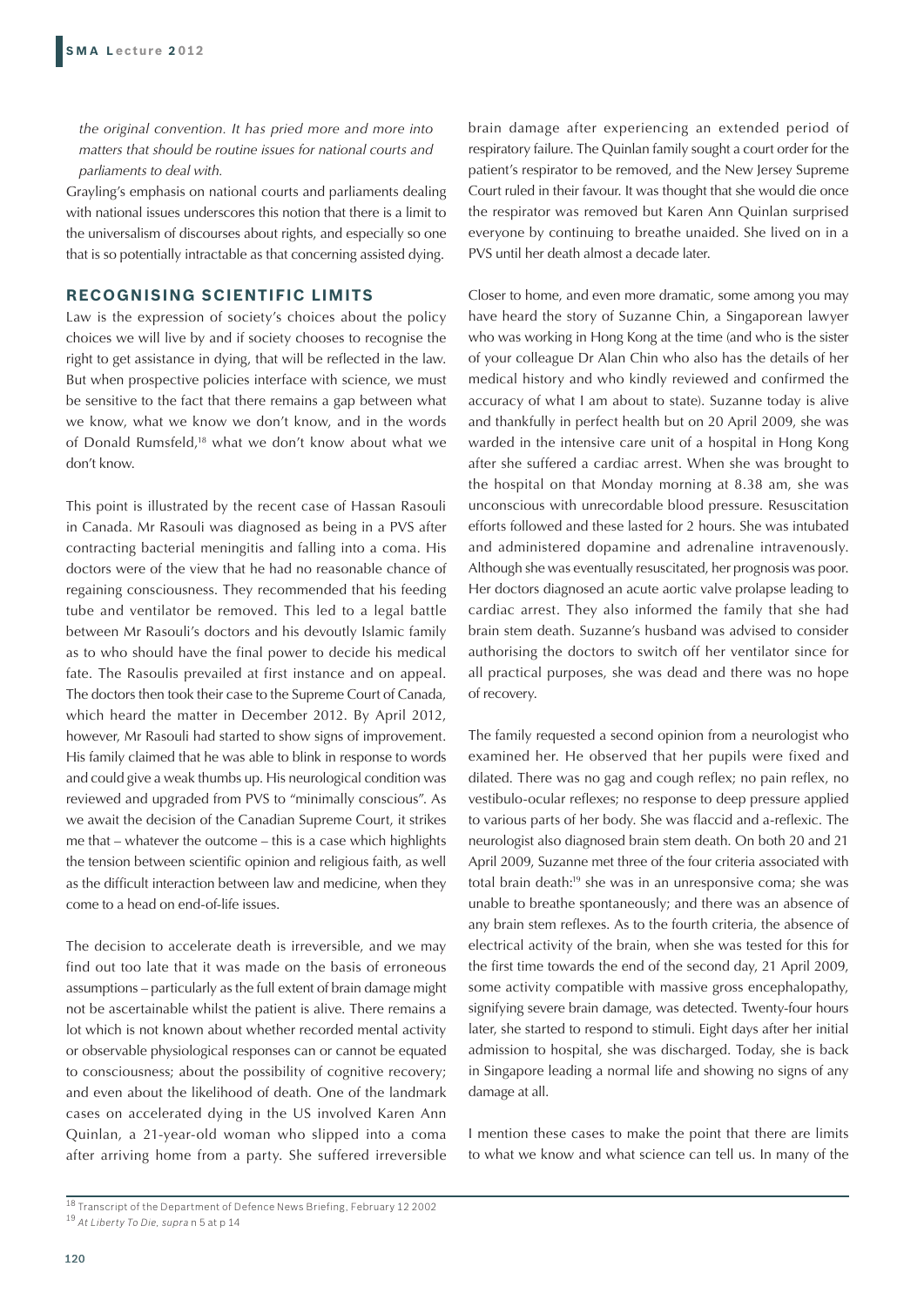cases that have come to the courts, judges are invited to make binary decisions on matters of life-and-death based on scientific predictions framed in percentages when what eventually emerges as fact can wholly defy the odds. Where the choice is between the irreversible and the remotely possible, it would seem reasonable to favour caution and prolong life.

#### **THE "SLIPPERY SLOPE"**

Let me turn to the third of the conceptual strands concerning the development of society's response to this issue – what is referred to by some as the danger of the slippery slope. As I pointed out earlier in this lecture, the subject matter of assisted and accelerated dying raises an inevitable procession of conceptual challenges. We have already seen how acceptance of a substitute decision-maker shifts us away from the notion of personal autonomy and closer to, if not actually over, the margin between voluntary and involuntary euthanasia. There is also a thread which could be traced from advance directives to assisted suicide for the terminal ill, and on to voluntary euthanasia for otherwise healthy individuals who have simply lost the will to live, even perhaps only temporarily. This has been the evolution of the position on assisted dying in the Netherlands. The public debate began as a campaign for terminally ill patients to receive medical assistance to end their lives with dignity. In the watershed *Schoonheim* case,<sup>20</sup> a General Practitioner had performed euthanasia on a 95-year-old patient who was bedridden but not suffering from any terminal illness. The Dutch Supreme Court found that the defence of necessity was applicable, and subsequent cases have further delineated the terms and limitations of that defence. The Dutch Act does not limit euthanasia to persons with terminal illnesses. Instead, the yardstick used is that of "suffering", which includes both mental and physical suffering. Patients who are suffering from depression will therefore be permitted to undergo or subject themselves to euthanasia. In 2006, the Royal Dutch Medical Association concluded after a three year inquiry that "being over the age of 70 and tired of living" should be accepted as one of the reasons for euthanasia<sup>21</sup> though it has to be said that the position continues to evolve and develop.<sup>22</sup>

It was also reported late last year that Belgium is considering a significant change to its euthanasia law which would allow minors and Alzheimer's patients to undergo the procedure.<sup>23</sup> We are in no position to pass judgment on the Dutch or Belgian experience with assisted dying, and what to some is a "slippery slope", others might see as the march of progress. However, I think it is important to acknowledge at the outset that this is an area of law where there will be a constant impetus for further liberalisation because it is a fundamentally ideological matter.

The schisms within the subject of accelerated and assisted dying are so wide that public opinion, and therefore public policy, will not easily find a point of natural equilibrium. The noted philosopher, Joseph Raz, recently argued that access to voluntary euthanasia cannot cogently be conceived as a narrow right, since it must be based on the general value of being able to choose the time and manner of one's death.<sup>24</sup> Raz's opinion is that this will inexorably be accompanied by changes in culture and attitudes.

The concern with the inability to steer a course that averts the danger of the slippery slope caused Justice David Souter of the United States Supreme Court in *Washington v Glucksberg*<sup>25</sup> to vote with the majority and hold that a statute that prohibited physician assisted suicide was not unconstitutional. A brief extract from Justice Souter's judgment bears quoting:

*... Voluntary and involuntary euthanasia may result once doctors are authorized to prescribe lethal medication ... for they might find it pointless to distinguish between patients who administer their own fatal drugs and those who wish not to, and their compassion for those who suffer may obscure the distinction between those who ask for death and those who may be unable to request it. The argument is that a progression would occur, obscuring the line between the ill and the dying, and between the responsible and the unduly influenced, until ultimately doctors and perhaps others would abuse a limited freedom to aid suicides by yielding to the impulse to end another's suffering under conditions going beyond the narrow limits the respondents propose. ...*

*... [O]ne of the points of restricting any right of assistance to physicians, would be to condition the right on an exercise of judgment by someone qualified to assess the patient's responsible capacity and detect the influence of those outside the medical relationship.*

*The State, however, goes further, to argue that dependence on the vigilance of physicians will not be enough. First, the lines proposed here (particularly the requirement of a knowing and voluntary decision by the patient) would be more difficult to draw than the lines that have limited other recently recognized due process rights. ... Second, this difficulty could* 

<sup>20</sup> See n 14

<sup>21</sup> http://www.ncbi.nlm.nih.gov/pmc/articles/PMC543860/ (accessed on 8 March 2013); see also J Pereira, "Legalizing euthanasia or assisted suicide: the illusion of safeguards and controls"("Pereira") Curr Oncol. 2011 April Vol 18(2) e38-e45

<sup>&</sup>lt;sup>22</sup> KNMG, Position Paper: The Role of the physician in the voluntary termination of life (2011) (Chairman: Prof AC Nieuwenhuijzen Kruseman)

<sup>23</sup> http://www.france24.com/en/20121218-belgium-looks-euthanasia-minors-alzheimers-sufferers (accessed on 8 March 2013)

<sup>&</sup>lt;sup>24</sup> Joseph Raz, "Death in Our Life", delivered at the Annual Lecture of the Society for Applied Philosophy (electronic copy available at: http://ssrn.com/abstract=2069357) 25 521 US 702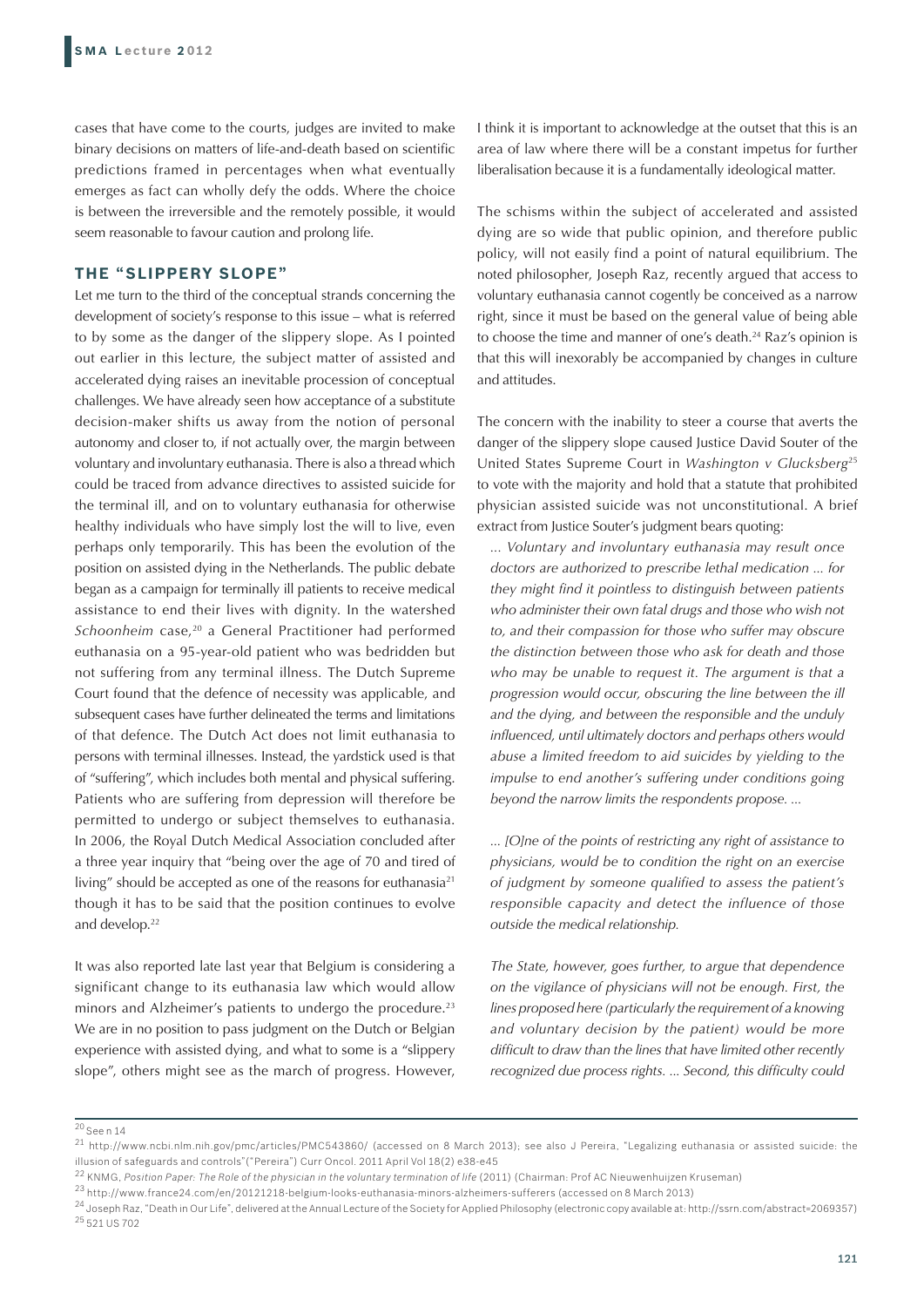*become the greater by combining with another fact within the realm of plausibility, that physicians simply would not be assiduous to preserve the line. They have compassion, and those who would be willing to assist in suicide at all might be the most susceptible to the wishes of a patient, whether the patient were technically quite responsible or not. Physicians, and their hospitals, have their own financial incentives, too, in this new age of managed care. Whether acting from compassion or under some other influence, a physician who would provide a drug for a patient to administer might well go the further step of administering the drug himself; so, the barrier between assisted suicide and euthanasia could become porous, and the line between voluntary and involuntary euthanasia as well. The case for slippery slope is fairly made out here, ... because there is a plausible case that the right claimed would not be readily containable by reference to facts about the mind that are matters of difficult judgment, or by gatekeepers who are subject to temptation, noble or not.*

These concerns are not to be dismissed as patently fanciful. One study suggests that whereas legal restrictions and safeguards have been enacted wherever euthanasia or assisted suicide has been legalised, these have been "regularly ignored and transgressed" often without prosecution.<sup>26</sup> The same writer suggests that the acceptance of these transgressions creates a social slippery slope with the practice gradually expanding, both in terms of what procedures will be acceptable as well as in diluting the qualifying criteria so that it may no longer even be necessary to demonstrate terminal illness. If this is the reality then the debate needs to be evaluated from the vantage point of the end game where suicide is freely and fully accepted as a legitimate exercise of personal autonomy; where there are no effective or meaningful restrictions on who qualifies or on the rendering of assistance; and where the fate of those unable to articulate their choice is left in the hands of others.

Last December an article appeared in the Irish Times entitled "Introducing assisted suicide 'entirely radical'".27 The report carried a summary of the testimony of Dr Tony O'Brien and Prof Rob George in the ongoing case involving Marie Fleming who was challenging the constitutionality of Ireland's ban on assisted suicide. Dr O'Brien argued that the existence of the ban made the position clear for doctors. He expressed the fear that if the ban were no longer in place it could result in vulnerable people choosing to end their lives so as not to burden others. Dr O'Brien thought that the real answer to Ms Fleming's circumstances was to be found in beneficial palliative care. Prof George, a palliative care specialist, contended that if assistance in suicide were allowed, it would reclassify the role of medicine, and result in seeing the intentional ending of one's life as a societally mandated good.

The report also contained this sentence:

*In the UK, among the most vocal opponents of assisted suicide were disability groups, who believe it involves making assumptions about their quality of life, capacity and value when they are already at the receiving end of assumptions concerning their disabilities.*

Without examining the empirical evidence to substantiate the last point, it seems legitimate to conclude that if recourse to assisted suicide or euthanasia was, for argument's sake, permitted, but only for those above 70, or those with Alzheimer's or dementia or even depression or those with terminal illnesses, and not others, then an impression is given that society has no (or at least low) collective interest in fighting to preserve the lives of those in these groups. Put another way – if assisted suicide is not available to a 65-year-old, but is available to a similarly situated 70-year-old, what does that say about our attitude towards aging and the value of living past 70?

In this regard, reference may be made to the impassioned speech of Baroness Campbell of Surbiton, who is disabled herself with the degenerative condition of spinal muscular atrophy, and a noted campaigner for disabled people's rights. Speaking at the debate in the UK House of Lords concerning the introduction of legislation on assisted suicide, she said:28

*... if these amendments were to succeed, despair would be endorsed as a reasonable expectation for which early state-sanctioned death is an effective remedy. Is this really the message that we wish to give disabled and terminally ill people? Is this really the future that we wish to offer those who become terminally ill? Those of us who know what it is to live with a terminal condition are fearful that the tide has already turned against us. If I should ever seek death – there have been times when my progressive condition challenges me – I want a guarantee that you are there supporting my continued life and its value. The last thing that I want is for you to give up on me, especially when I need you most. I urge your Lordships to reassure us by rejecting this amendment.*

Hers is a particularly eloquent voice. In 2006, Baroness Campbell covened the group "Not Dead Yet UK" and on its website in a section on assisted suicide, it says:<sup>29</sup>

*Disability concerns are focused on the systemic implications of adding assisted suicide to the list of "medical treatment options" available to seriously ill and disabled people.*

<sup>26</sup> Pereira, *supra* n 21

<sup>27</sup> The Irish Times, 13 December 2012

<sup>28</sup> HL Deb 7 July 2009 c 614

<sup>29</sup> http://www.notdeadyet.org/assisted-suicide.talking-points (accessed 6 March 2013)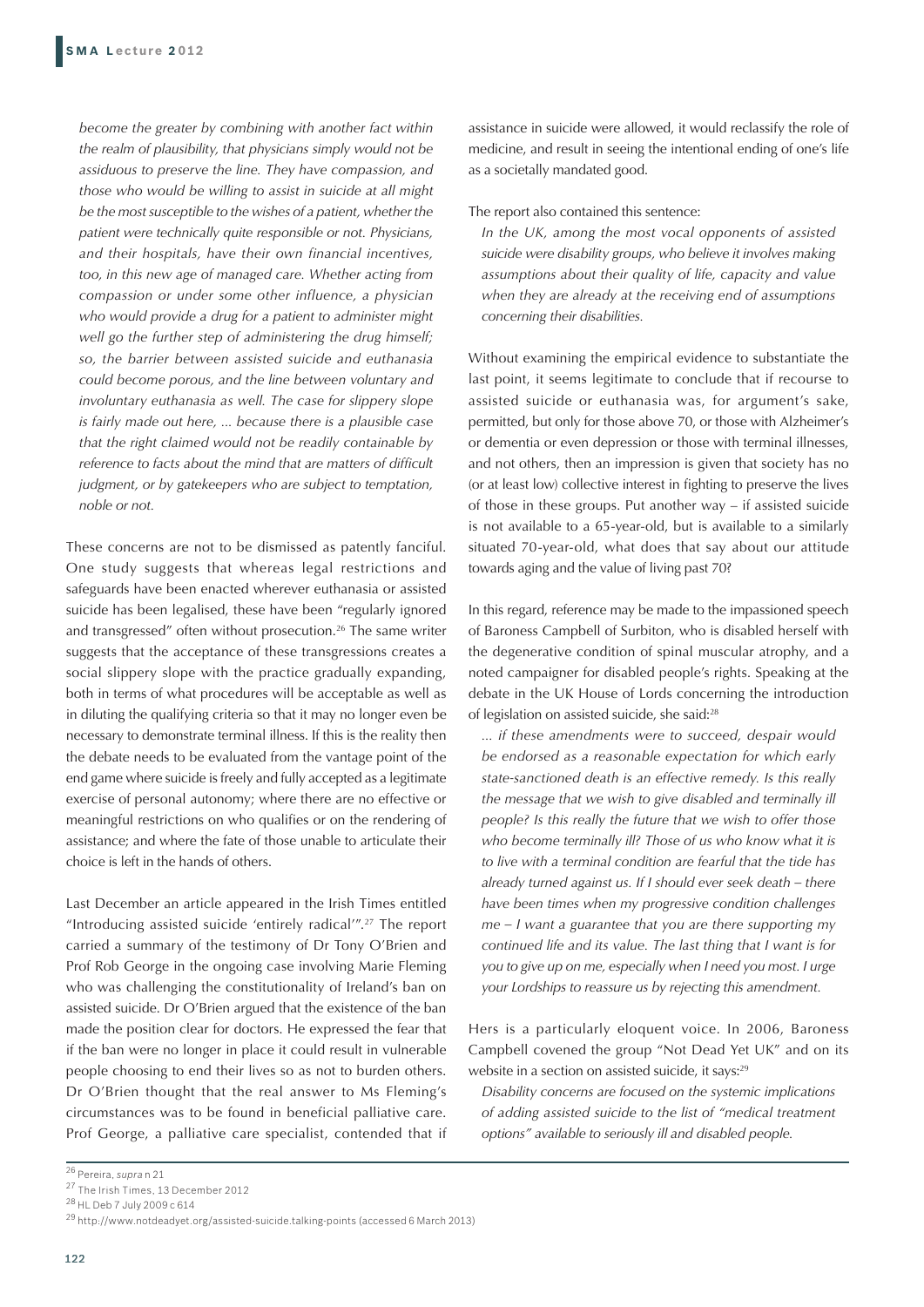And a little further on the same page:

*In a society that prizes physical ability and stigmatizes impairments, it's no surprise that previously able-bodied people may tend to equate disability with loss of dignity. This reflects the prevalent but insulting societal judgment that people who deal with incontinence and other losses in bodily function are lacking dignity. People with disabilities are concerned that these psycho-social disability-related factors have become widely accepted as sufficient justification for assisted suicide.*

And in a note entitled "Stop trying to kill us off" published in The Guardian, 9 May 2006, Baroness Campbell had this to say:

*Assisted dying is not a simple question of increasing choice for those of us who live our lives close to death. It raises deep concerns about how we are viewed by society and by ourselves. I have a severe form of spinal muscular atrophy, and require 24-hour assistance. Many people who do not know me believe I would be "better off dead". Even more argue: "I couldn't live like that." And some suggest that advances in genetic screening should be used to enable parents to choose whether to have a child with disabilities.*

*Assisted Dying for the Terminally Ill, Lord Joffe's private member's bill ... has the backing of the Voluntary Euthanasia Society (recently renamed Dignity in Dying), and according to their polls, the support of the British public.*

*Yet it has failed to get the endorsement of a single organisation of disabled people. Three major national charities have condemned it, and leading campaigners have united under the banner of Not Dead Yet UK to make the voice of disabled people heard. The very people the bill is intended to help, the terminally ill and disabled, are frightened by what it seeks to achieve.*

*...*

*Legalising premature death as a treatment option will place pressures on people near the end of their lives. It will be the cheapest, quickest and simplest option – all more attractive to health and social care services than developing and providing expensive, and potentially long-term, services. The relationship between care givers and receivers will be irrevocably damaged.*

The sentiment that unites these various statements is the anxiety that indeed there is a steep slippery slope downwards; that indeed social attitudes will change about issues such as life and death, or disability; and eventually impact the choices we make about how to allocate scarce economic resources.

30 Quoted in *At Liberty To Die, supra* n 5 at p 92

If we return here to the difficulties that have been traced with entrusting end-of-life decisions to substitute decision-makers, these get greatly exacerbated when the range of possible ailments causes us to conflate biological death with a different type of "death" where it is the personality that is no longer recognisable. Will there no longer be a distinction between the conventionally dead person, the patient in a PVS and the one suffering from advanced dementia or Alzheimer's?

There are at least two potential concerns with setting some limit on those who can seek assistance in suicide by reference to how advanced their illness is. First, as has been observed, there is the danger that this will be the thin end of the wedge and may transform our attitudes and obscure the line between the ill and the dying. But second, it is also somewhat counterintuitive. In the course of the oral arguments in *Washington v Glucksberg*, Justice Antonin Scalia observed:30

*I hate to tell you, but the dying process of all of us has begun*  and is underway. It's just a matter of time. And it seems to me *that the patient who has ten years of agony to look forward to has a more appealing case than the patient who is at the threshold of death.*

One of the problems with the slippery slope is that what seems unthinkable today may not be so tomorrow. It could be said that the abolition of slavery was once unthinkable; or that universal adult suffrage was once unthinkable. Plainly, the fact that something is unthinkable cannot be a reason for not changing or moving in a progressive way. But the debate about assisted suicide is perhaps different because it has the potential to affect our values and ideas about life itself.

In the final analysis, there are perhaps four points that underlie the concern with the slippery slope. The first is that whereas there is something of a clear, bright line in the act-omission divide of the common law, once that is lost and the notion is accepted that a liberty right exists which permits positive acts being taken to hasten death or end life, it may be difficult to find an alternative stopping-point that is coherent and sensible. Secondly, attempts to restrict access to any such right may be questionable as a matter of logic and intuition. Thirdly, in seeking to understand and explain any restriction that might be imposed on those who may avail themselves of such a right and the circumstances under which they may do so, we might be saying something about *our* collective interest in seeking to preserve *their* lives, even if subconsciously at first. And fourthly, the inclusion of active steps to terminate life as a medical treatment option might fundamentally alter the role of doctors and the nature of their relationship with patients. Given this, if answers are to be found, they should perhaps be looked for in the context of an honest and open appraisal of just where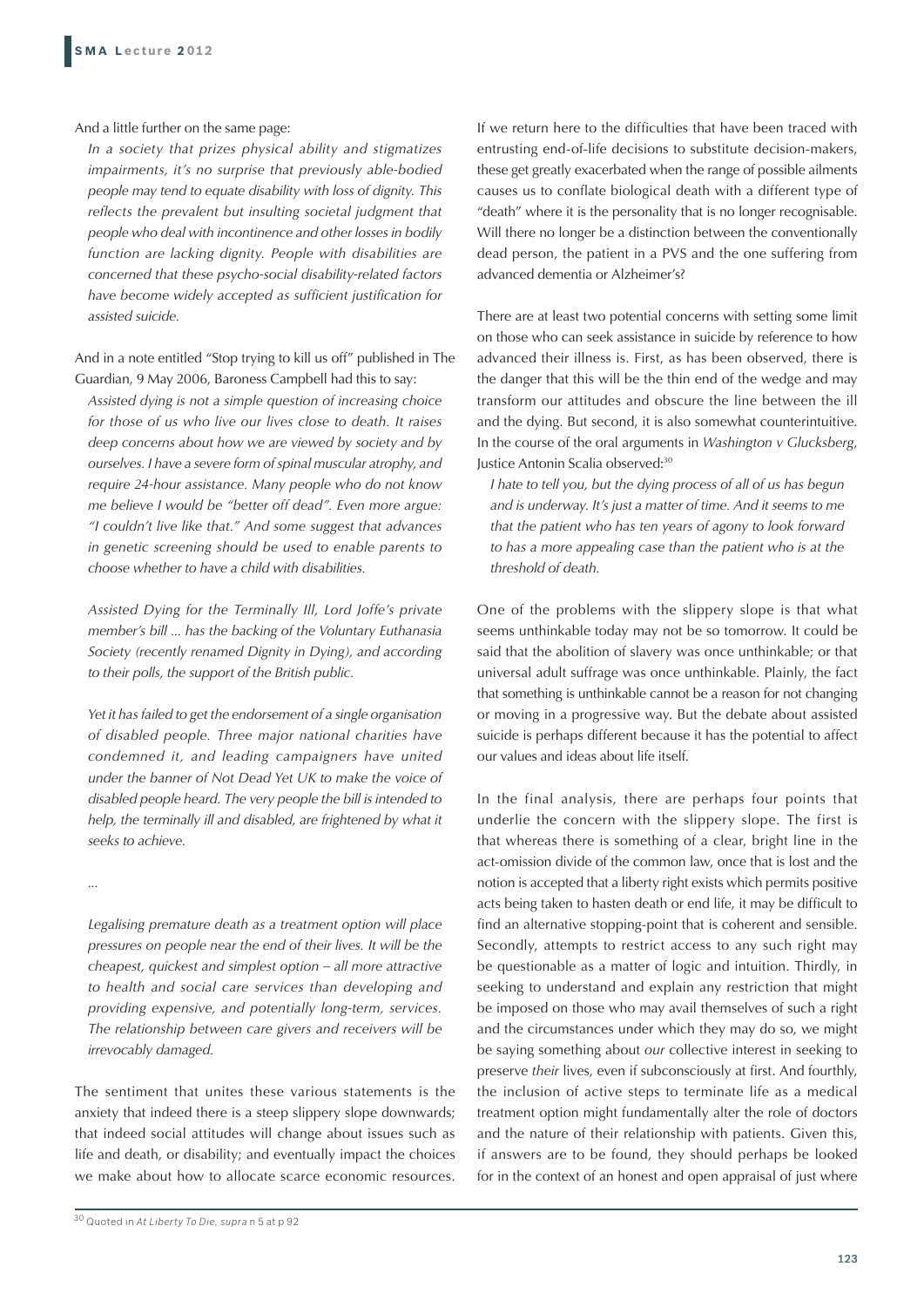it might all end. Is the late Dr Jack Kevorkian's approach to these issues one we can live with? In his book *Prescription Medicine – The Goodness of Planned Death*, he observed:31

*It's time for a society obsessed with planned birth to consider diverting some of its attention and energy from an overriding concern with longevity of life at all costs to the snowballing need for a rational stance on planned death, i.e. the purposeful ending of human life by direct human action.*

# **THE PRESENT STATE OF THE LAW INTERNATIONALLY**

With these broad themes in mind I would like to take a look at the state of the law on accelerated and assisted dying across a range of jurisdictions. We have already touched on the position in the Netherlands and Belgium. It is interesting that to date almost all countries in which some form of assisted dying is practiced or has been practiced operate on a civil law system.<sup>32</sup> Civil law systems date back to the Roman law, and are primarily distinguished by a central code in which all legal rules are embodied. Unlike in common law systems such as ours, courts in civil law systems are not bound by previous decisions. Judges also play a more inquisitorial than adjudicatory role. This has affected the ability of courts to deal with these issues not only in the Netherlands but also in Japan and Columbia.

The Japanese position on euthanasia is almost entirely derived from local district court decisions which together set out a framework for the legality of "death with dignity".33 The state of the law is more definitive in Columbia, where euthanasia was decriminalised by a ruling of the Constitutional Court in 1997.34 Last year, the Columbian Senate finally approved regulations some 15 years after the practice was decriminalised.35

In contrast, the position of the leading common law jurisdictions – with whom we share a familial likeness – is more conservative. Indeed, it has been said that "for over 700 years, the Anglo-American common law tradition has punished or otherwise disapproved of both suicide and assisting suicide."36

#### **United States**

Euthanasia continues generally to be illegal in the US, although physician assisted suicide has been legalised in the states of Washington, Oregon and Montana. The American courts have heard several landmark cases related to assisted dying. The first major decision was that of the New Jersey Supreme Court in

*Re Quinlan*, 37 which recognised that there is a constitutional right of personal privacy that encompasses a patient's decision to decline medical treatment. Even when Karen Ann Quinlan became incompetent, her right of privacy persisted. It was concluded that "[t]he only way to prevent destruction of the right is to permit the guardian and family of Karen to render their best judgment, subject to the qualifications hereinafter stated, as to whether she would exercise it in these circumstances."38 The Court therefore granted a declaration that life support may be withdrawn if there was no reasonable possibility of Karen emerging from her comatose condition and if the guardian and family of the patient considered that this would accord with how the patient would have acted.

The next case concerned Nancy Beth Cruzan, who was left in a PVS following an automobile accident. After being artificially sustained for several weeks, her family sought to end life-support but met with the resistance of Missouri hospital officials who insisted that court approval had to be obtained. The state court authorised the removal of Cruzan's feeding tube at first instance, but this was reversed by the Missouri Supreme Court. On appeal to the US Supreme Court, the Justices were unanimous on one point – that the Due Process Clause in the 14th Amendment to the US Constitution protected a competent person's right to refuse unwanted medical treatment. But there was a notable departure from the New Jersey Supreme Court in *Re Quinlan*. The Court in *Cruzan* emphasised the need for evidence regarding the patient's own intentions instead of accepting the surrogate judgment of the patient's guardians. The Court also held that the right to refuse treatment was not an unqualified right and had to be balanced against the state's power to impose conditions. As such, it was decided by a 5-4 margin that the State of Missouri's actions in preserving human life were constitutional in the absence of "clear and convincing evidence" that Cruzan desired treatment to be withdrawn.39 Cruzan's family eventually uncovered more proof of her intentions and won a court order to have her removed from life support.

Then there is Terri Schiavo, a 27-year-old woman who suffered a major cardiac arrest on 25 February 1990 but was then resuscitated, albeit that her brain had been deprived of oxygen for several minutes. As a result she suffered irreversible brain damage and was in a PVS. After eight years of unsuccessful efforts to improve her condition her husband sought the permission of

<sup>36</sup> *Washington v Glucksberg* 521 U.S. 702 at 704

<sup>38</sup> *Ibid* at 44

<sup>31</sup> Buffalo, NY: Prometheus Books, 1991 at 160 quoted in *At liberty To Die, supa* n 5 at p 70

<sup>32</sup> Jennifer M Scherer, Rita James Simon, Euthanasia and the Right to Die: A Comparative View (Rowman & Littlefield Publishers, Inc., 1999) at p109

<sup>33</sup> Katsunori Kai, "Euthanasia and Death with Dignity in Japanese Law" Waseda Bulletin of Comparative Law Vol 27

<sup>34</sup> Corte constitutionnel de Colombia, Sentencia C-239/97, 20 May 1997; see also http://www.nrlc.org/news/2001/NRL06/rai.html (accessed 8 March 2013) 35 http://colombiareports.com/colombia-news/news/25483-colombian-senate-approves-regulation-of-euthanasia.html (accessed 8 March 2013)

<sup>37 70</sup> N.J. 10 (1976)

<sup>39</sup> Cruzan v. Director, Missouri Department of Health 497 U.S. 261 (1990)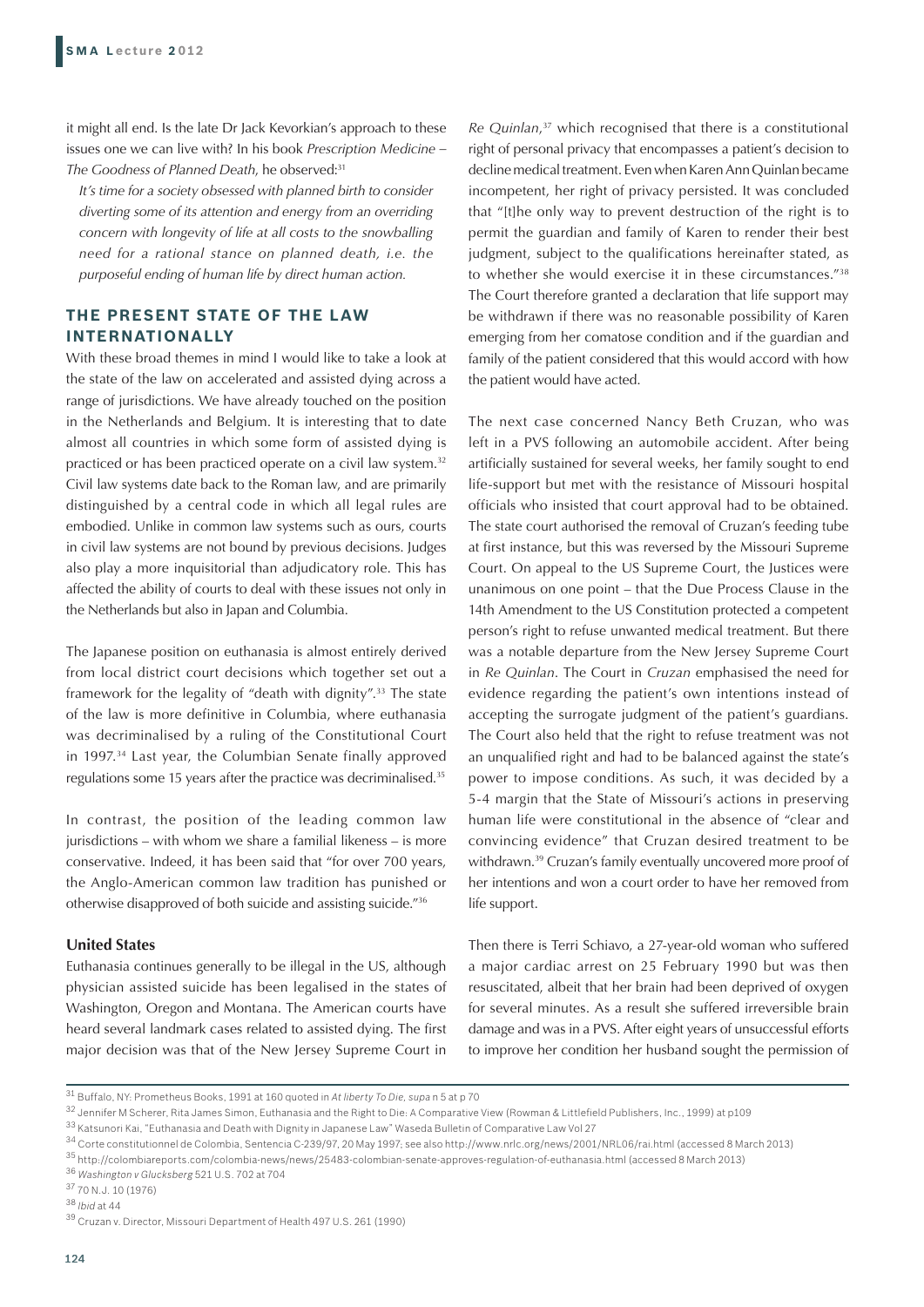the court to remove her feeding tubes but this was opposed by Terri Schiavo's parents. This marked the beginning of a prolonged and extremely painful legal battle that involved the American courts, legislators and even the White House in what at bottom was a family dispute of the most personal and intense nature. I do not deal with the case in detail because it reveals more about the deep political, religious and moral differences that surround the issue and the very real prospect of such decisions becoming utterly politicised, rather than teaching us how the legal issues might be resolved. As it turned out the Supreme Court repeatedly declined to hear the case.

The next two cases which reached the US Supreme Court involved doctors in the states of Washington and New York challenging bans on physician assisted suicide. In *Washington v Glucksberg*40 to which I have already referred and *Vacco v Quill*, 41 the plaintiffs contended that the Fourteenth Amendment to the US Constitution protected a liberty interest for competent and terminally ill adults to commit suicide with the assistance of a physician. The Supreme Court was unanimous that no such liberty interest existed. Instead, it stressed that the distinction between assisting suicide and withdrawing life sustaining treatment was "both important and logical", and that the latter was not grounded on "a general and abstract 'right to hasten death'... but on well established, traditional rights to bodily integrity and freedom from unwanted touching."42

Taken in their totality, these cases show that the American courts have cleaved closely to the guiding principle of one's liberty to refuse unwanted medical treatment, and have thus far shown no signs of crossing to the other side of the act-omission divide.

# **United Kingdom**

This leads us back to the UK, and to Debbie Purdy. In the UK suicide is not a criminal offence, though s 2(1) of the Suicide Act 1961 ("the UK Suicide Act"), provides that:

*A person who aids, abets, counsels or procures the suicide of another, or an attempt by another to commit suicide, shall be liable on conviction on indictment to imprisonment for a term not exceeding 14 years.*

Section 2(1) of the UK Suicide Act explains why there is no equivalent to Dignitas in the UK. Further, even though Debbie Purdy would break no law in travelling to Belgium or Switzerland to terminate her life, Omar Puente would be at risk of prosecution under s 2(1) of the UK Suicide Act were he to assist in making arrangements for her to travel abroad for that purpose. This left her in a quandary as she would almost certainly need her companion's assistance to make the necessary arrangements if she wished to commit suicide. Placing Omar Puente at risk of prosecution would therefore impede Debbie Purdy's ability to choose to end her life. The decision whether to prosecute someone who has rendered such assistance is exercised by the Director of Public Prosecutions (DPP) and the DPP had declined to promulgate any guidelines as to when he would or would not prosecute an offender, insisting that this was a matter for the exercise of prosecutorial discretion in each case.

In order to clarify the legal position for herself and for Omar, Debbie initiated civil proceedings seeking judicial review of the DPP's failure to promulgate a specific policy as to the circumstances in which a prosecution under s 2(1) of the UK Suicide Act would be brought.

An important case on assisted suicide had already been brought to the UK courts by a lady who was in much the same situation as Debbie Purdy. Mrs Diane Pretty suffered from motor neurone disease and she wanted to obtain *legal* immunity from prosecution for her husband. Her claim was eventually dismissed by the House of Lords, which held that the DPP had no power to override the laws that had been passed by Parliament. In the UK Suicide Act, Parliament had enacted legislation to proscribe the assistance of suicide. The DPP could not override Parliament by granting any person or class of persons immunity from the enforcement of such legislation.

Mrs Pretty then took her case to the European Court of Human Rights ("the European Court") in Strasbourg, arguing that her rights under Article 8 of the European Convention on Human Rights and Fundamental Freedoms ("the European Convention") were being infringed by the operation of the UK Suicide Act. Article 8 is headed as the "Right to respect for private and family life". It has two limbs. An applicant needs first to demonstrate that the subject matter of his claim falls within the ambit of Article 8(1), such that the right to private and family life is engaged; he must then show under Article 8(2), that the public authority's interference with the rights is wrongful or excessive.

The House of Lords had ruled that Mrs Pretty's Article 8 rights had not been engaged at all.<sup>43</sup> The European Court took a different view.<sup>44</sup> It observed that the ability to conduct one's life in the manner of one's choosing extended to the opportunity to pursue activities which are dangerous to oneself and ultimately

44 Pretty v UK [2002] ECHR 427

<sup>40 521</sup> U.S. 702

<sup>41 526</sup> U.S. 793

<sup>42</sup> *Ibid* at pp 800-801, 806

<sup>43</sup> R(Pretty) v Director of Public Prosecutions (Secretary of State for the Home Department intervening) [2002] 1 AC 800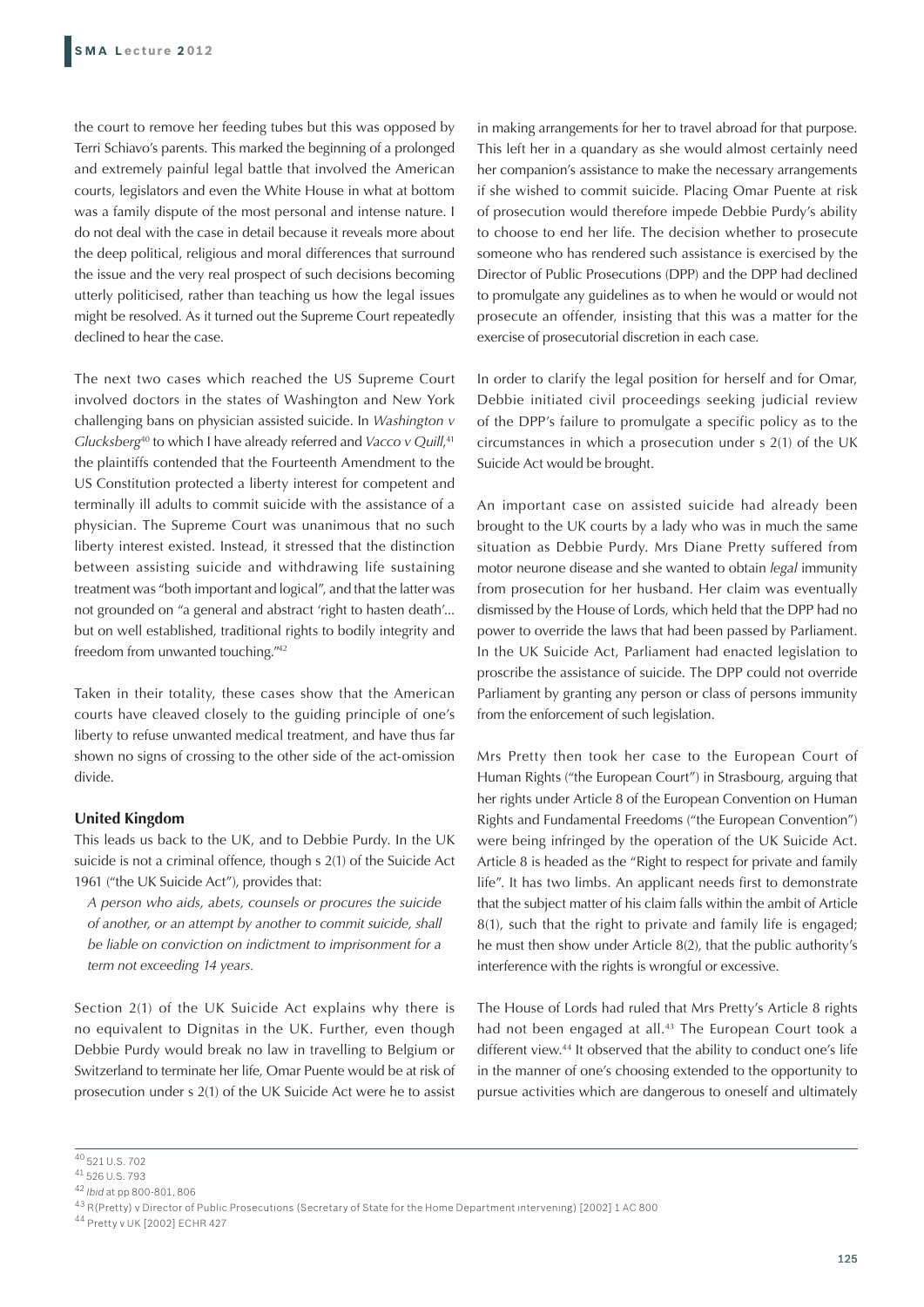even those that are self-destructive. The Court considered that the right to private life included or extended to the right to choose how to pass the closing moments of one's life, thus placing the premium on individual autonomy. The European Court also seemed not to accept the distinction between a refusal to accept medical treatment and a decision to take steps to accelerate death (see at [63] of the judgment). The European Court considered (at [65]) that under Article 8, the notion of *quality* of life was significant and went on to observe that:

*In an era of growing medical sophistication combined with longer life expectancies, many people are concerned that they should not be forced to linger on in old age or in states of advanced physical or mental decrepitude which conflict with strongly held ideas of personal identity.*

As the European Court found that Article 8(1) was implicated, it became necessary to consider whether the interference with this right by the provisions of the UK Suicide Act passed muster under Article 8(2). On this, the European Court found on the facts that the state's interference was compatible with Article 8(2), and that the proscription of assisted suicide was necessary and proportionate. But the decision of the European Court in *Pretty v UK* did leave the door open for Debbie Purdy some half-dozen or so years later to argue that her Article 8(1) rights had been engaged, and to use that as a peg on which to hang her argument before the UK courts that she should be entitled to know the chances of Omar Puente being prosecuted if he assisted her on her final journey.

Both the Divisional Court and Court of Appeal dismissed Ms Purdy's claim in deference to the rule that the lower courts should follow the decision of the House of Lords. The main fight, therefore, occurred at the House of Lords, which was invited to depart from its position in the Pretty case. The leading judgment of the House was delivered by Lord Hope. Their Lordships had no difficulty in deciding that Article 8(1) was indeed engaged. As for Article 8(2), the House of Lords concluded that the circumstances surrounding assisted suicide were so unusual and sensitive that the DPP should state clearly what factors would be relevant to the public interest in such cases, and allowed Ms Purdy's appeal.

The decision in *Purdy* brings home the profound effect that European human rights jurisprudence has had on the law of the UK. The reversal in outcomes between *Pretty* and *Purdy*  would likely not have occurred were it not for the influence of the European Court. In a sense, the European Court has begun to operate as a conduit through which civil law jurisprudence will increasingly influence the English common law.

Whether this will lead to better normative outcomes is open to debate, but perhaps the impetus that drives change on such profound ideological matters ought ideally to come from within the very own political community of those directly affected. Notably, after the *Purdy* decision a Bill was proposed to the UK Parliament to amend the law so as to conclusively remove the threat of prosecution from those who assist others to travel abroad to end their lives but this was rejected by a clear margin in the UK Parliament.

In September 2010 the Commission on Assisted Dying was set up to review the legal and policy approach to assisted dying in England and Wales. The Commission, chaired by Lord Falconer, undertook an exhaustive inquiry which included a public call for evidence from both experts and lay-persons, international research into jurisdictions where some form of assisted dying is permitted, and original research into the implications for the terminally ill and those who are in "vulnerable groups" such as the disabled and the infirm. The Commission concluded that the legal status of assisted suicide in the UK was "inadequate, incoherent and should not continue". Accordingly, it recommended the introduction of an assisted dying framework for mentally sound patients above the age of 18 who are suffering from a terminal illness which leaves them with less than 12 months to live. The suggested framework was hedged with safeguards such as requiring the approval of two independent doctors, a mandatory time period between the request for the procedure and its execution, and the creation of a national monitoring commission to provide regulatory oversight.

Despite these efforts, the Commission's Report has met with a mixed reception. The UK Government has publicly indicated that this should be a matter for Parliament to decide and that there were no plans to change the law. Significantly, the UK Parliament has, in the last decade rejected three attempts to change the law on assisted dying.

#### **The position in Singapore**

Against all that, we turn now to the position of the law in Singapore which is, in broad terms, probably most comparable with the state of the law in the US.

Attempted suicide is an offence in Singapore by virtue of s 309 of the Penal Code. Read together with s 107 of the Code, any abetting of an attempted suicide is also a crime. Where the attempt to commit suicide succeeds, s 306 of the Penal Code provides that the abettor of the suicide shall be punished with imprisonment for a term of up to ten years, and shall also be liable to a fine. The law is therefore clear and unequivocal. Physicians who assist their patients in committing suicide will be committing a crime, given s 306 and s 309 read with s 107.

The foregoing may well also be the case for friends and family members who assist their loved ones to travel abroad for physician assisted suicide though there may be some difficult issues as to which I express no concluded views beyond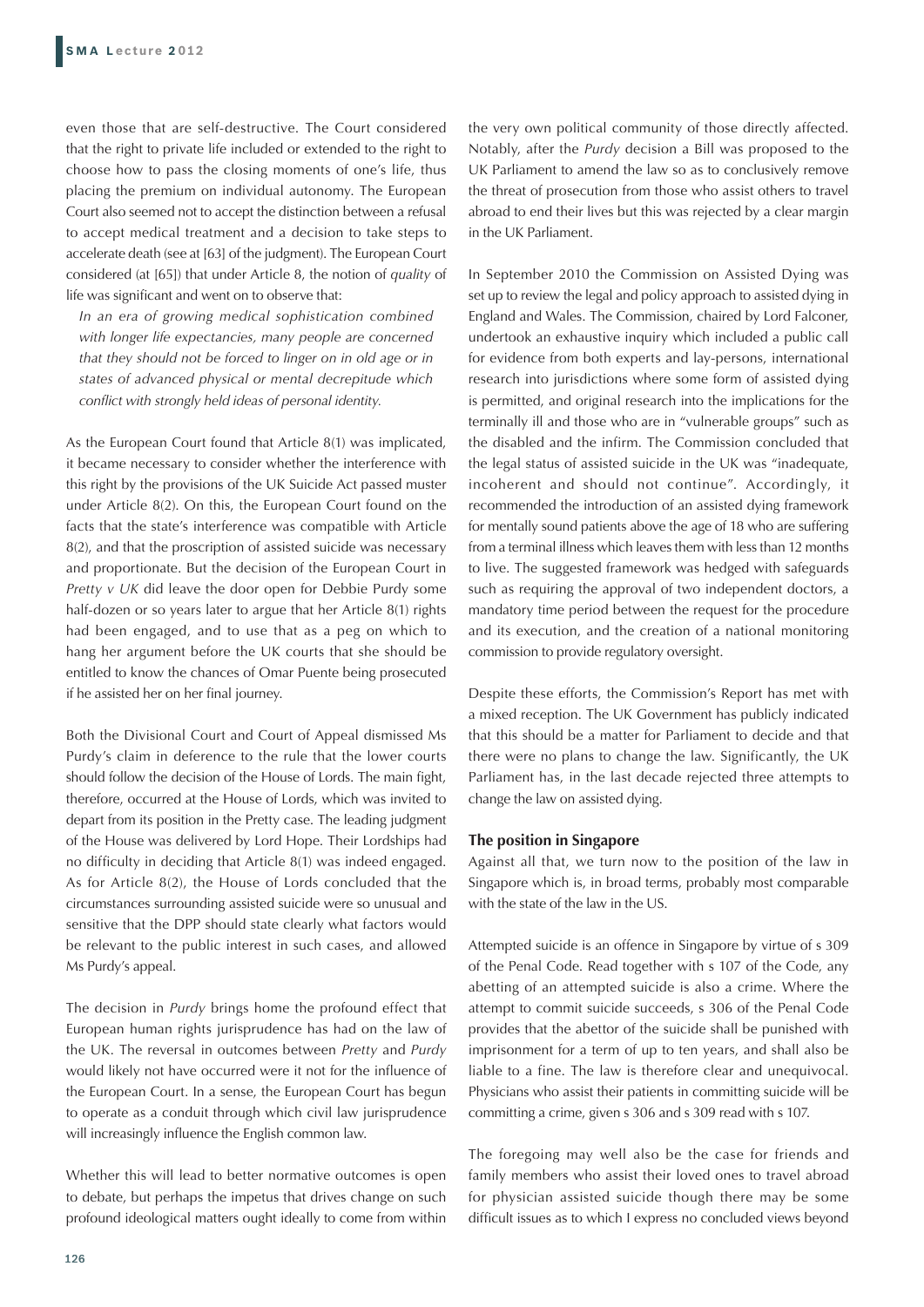observing that if an *attempted* suicide takes place abroad, the presumption against extraterritorial application may be such that it may not fall within the jurisdiction of our courts; though it may perhaps be argued that s 108A operates to render the *abetment* of the attempted suicide a crime where the acts of incitement or assistance occur within Singapore.

Our position in relation to end-of-life issues is regulated to some degree by the Mental Capacity Act (Cap 177A, 2010 Rev Ed). Section 3(5) stipulates that an act done, or decision made for or on behalf of a person who lacks capacity must be done, or made, in his best interests. Relevant decision makers include caregivers, nurses, doctors or court-appointed deputies. What, then, would constitute a person's 'best interests'? We can take guidance from the non-exhaustive list of significant factors set out in s 6 of the Act. Section 6(5) states that where the decision relates to whether life-sustaining treatment is in the best interests of the patient, the decision-maker must not be motivated by a desire to bring about the patient's death. In addition, s 6 takes an expansive, indeed all-inclusive, approach which covers both prospective assessments of future welfare (s 6(3)) and retrospective inferences of what the patient would have intended (s 6(7)). This will of course be challenging to apply in practice, but it sends a strong signal of the need to be comprehensive and to strike a balance between the full range of considerations when acting as a substitute decision-maker.

Finally, the AMD Act provides a system for competent adults to refuse life-sustaining medical treatment. The AMD remains the most reliable means of ascertaining the patient's wishes. It becomes relevant if the patient is terminally ill (*i.e.* is suffering from an incurable condition from which there is no reasonable prospect of either temporary or permanent recovery and death, as a matter of reasonable medical judgment, is imminent). Under s 9, the question of whether the patient is terminally ill must be answered unanimously by the patient's doctor and two other doctors (and at least two of the three must be specialists empanelled for the purpose of such assessments). If either of the two referred doctors disagree, the matter must be referred to a committee of three specialists and the determination that the patient is terminally ill may only be made by the committee unanimously.

The AMD is a directive made by an adult who is not mentally disordered and who desires not to be subjected to "extraordinary life-sustaining treatment". This in turn is defined as treatment that will only prolong the process of dying but excludes palliative care. As a matter of practical use, an AMD will not be retrieved until the patient has lost the capacity to decide, and so it is and remains a confidential document until nearly the end. Even at that point, however, the physician cannot be absolutely certain that the AMD has not been revoked, as revocations can be made orally and need not be registered. As such, it is clear that the AMD system was never intended to operate in a way which would

allow caregivers and physicians to abdicate their responsibilities toward an incompetent patient. Nevertheless, it remains a worthwhile instrument which encourages competent adults to engage in a serious discourse on end-of-life issues and to treat death as a fact of life. Physicians therefore have a crucial role to play in advising their patients to consider these issues and to continually update the legal instruments which may be used as proxies of their intentions.

Significantly, the Act in s 17 explicitly states that nothing in it authorises any act that causes or accelerates death as distinct from that which permits the dying process to take its natural course. The Act also states that nothing in it condones, authorises or approves the abetment of suicide, mercy killing or euthanasia.

The AMD Act is a carefully structured statute that sticks close to the common law distinction between acts and omissions, by enabling recognition to be accorded to a patient's expressed preference not to continue to receive treatment. But this is made subject to a number of important safeguards that are directed principally at avoiding these important decisions being made by those in any conflict of interest and at ensuring that there is as much certainty as possible on contentious medical issues.

# **CONCLUDING THOUGHTS**

In the final analysis, we might not be able to reach any categorical conclusions on accelerated and assisted dying beyond saying that these are profound issues over which there is scope for deep differences in views. It would be presumptuous and certainly unfeasible for me to give answers today to the resolution of these issues. But there is value in drawing out some broad points that could inform further discussion about these issues:

- a. The common law has long drawn a distinction between the right to refuse treatment which is recognised within the ambit of a right to bodily integrity on the one hand, and the ability to choose the moment and means of one's passing by actively taking steps to end life. Does this remain a valid distinction?
- b. If it is thought that the distinction is not valid, then is there any logical stopping point which restricts the circumstances in which and the persons by or in respect of whom steps may be taken to terminate life? Should there be any restriction on one's personal autonomy over decisions to end life? Is it ultimately humane to say that only those who are disabled or depressed or over the age of 70 may opt for this? What do such choices say about how the rest of society views these groups, who as Baroness Campbell says, most need the support of the rest? Will it fundamentally alter the role of doctors or affect the nature of the doctor-patient relationship if active steps to terminate life or to hasten death were regarded as medical treatment options?